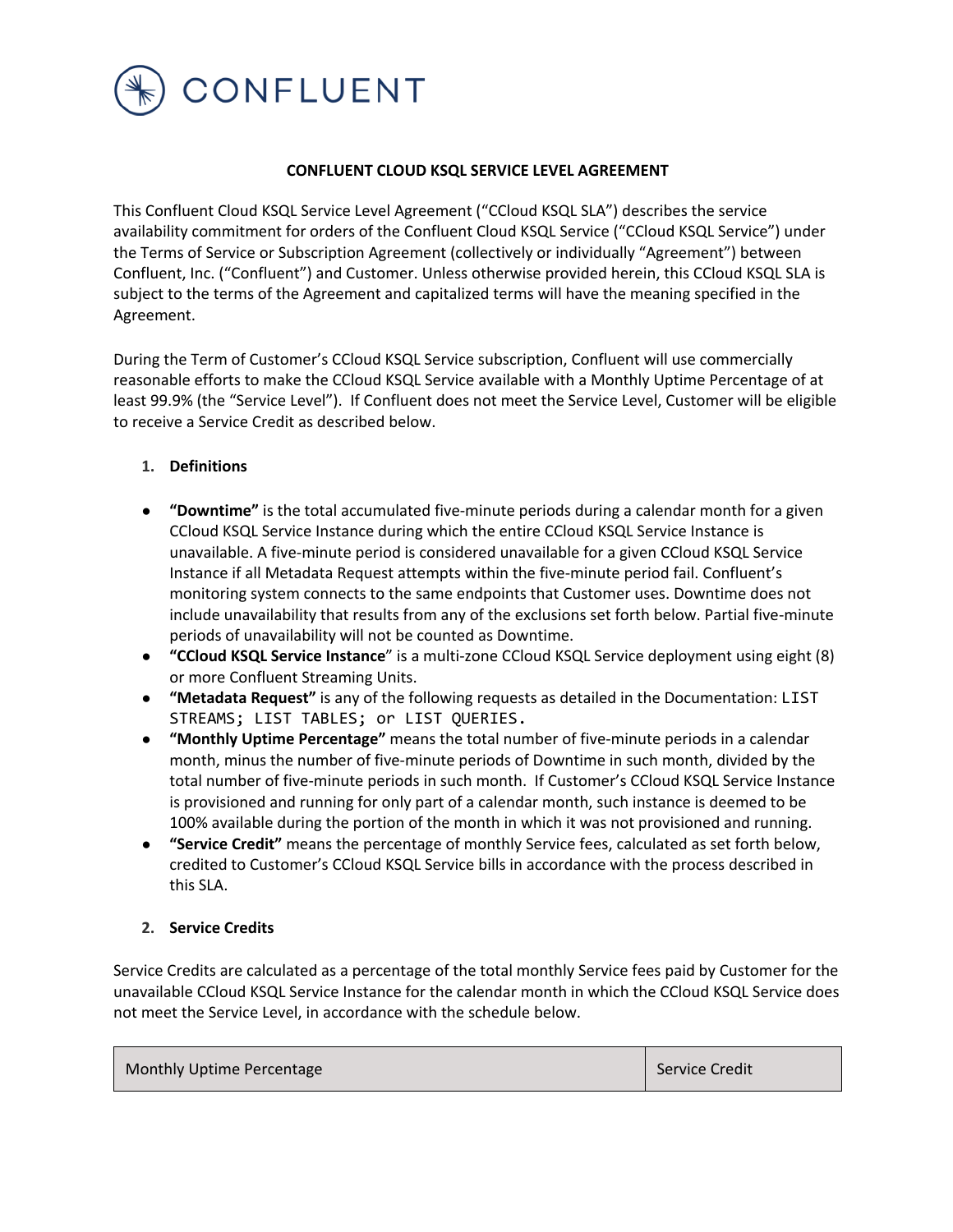| < 99.9% but equal to or greater than 99.5% | 5%  |
|--------------------------------------------|-----|
| < 99.5% but equal to or greater than 99.0% | 10% |
| $< 99.0\%$                                 | 25% |

# **3. Service Credit Request and Application Process**

To receive a Service Credit, Customer must submit a claim by logging a support ticket (if Customer is community supported, Customer must email cloud-support@confluent.io). To be eligible, the credit request must be received by Confluent within five (5) calendar days after the last day of the month in which the CCloud KSQL Service does not meet the Service Level, and must include all information reasonably necessary for Confluent to verify the claim, including:

- 1. the words "SLA Credit Request" in the subject line;
- 2. a description of the applicable client(s), the version of each such client, and the configurations for each such client; and
- 3. a description of the events resulting in Downtime, including the time and duration of the Downtime and Customer requests logs that document the failed Metadata Request attempts.

Confluent will evaluate Customer requests and determine in good faith whether a Service Credit is owed based on its system logs, monitoring reports, configuration records, and other available information. If Confluent confirms that the Monthly Uptime Percentage applicable to the month of such request did not meet the Service Level, then Confluent will issue the Service Credit to Customer within one billing cycle following the month in which Customer's request is confirmed. Customer's failure to provide the request and other information as required above will disqualify Customer from receiving a Service Credit.

Service credits are not refundable and can only be used toward future billing charges. Confluent will apply any Service Credits against Customer's next billing charge for CCloud KSQL Service payments. Service Credits are exclusive of any applicable taxes charged to Customer or collected by Confluent and are Customer's sole and exclusive remedy with respect to any failure or deficiency in the Services availability. Service Credits will not entitle Customer to any refund or other payment from Confluent. Service Credits are Customer's sole and exclusive remedy for any unavailability of the CCloud KSQL Service in accordance with the terms of this SLA. Service Credits expire without refund the earlier of twelve (12) months from issuance or one (1) month after termination of the current Order Form Term.

## 4. **SLA Exclusions**

This CCloud KSQL SLA does not apply to any unavailability of the CCloud KSQL Service:

- 1. That results from (i) a suspension described in Section 6.6 of the Agreement ("Late Payments") or (ii) Customer's misuse of the CCloud KSQL Service in violation of Section 3 of the Agreement ("Acceptable Use");
- 2. Due to factors outside Confluent's reasonable control, including but not limited to any force majeure event, network intrusions, denial of service attacks, systemic internet issues, any other